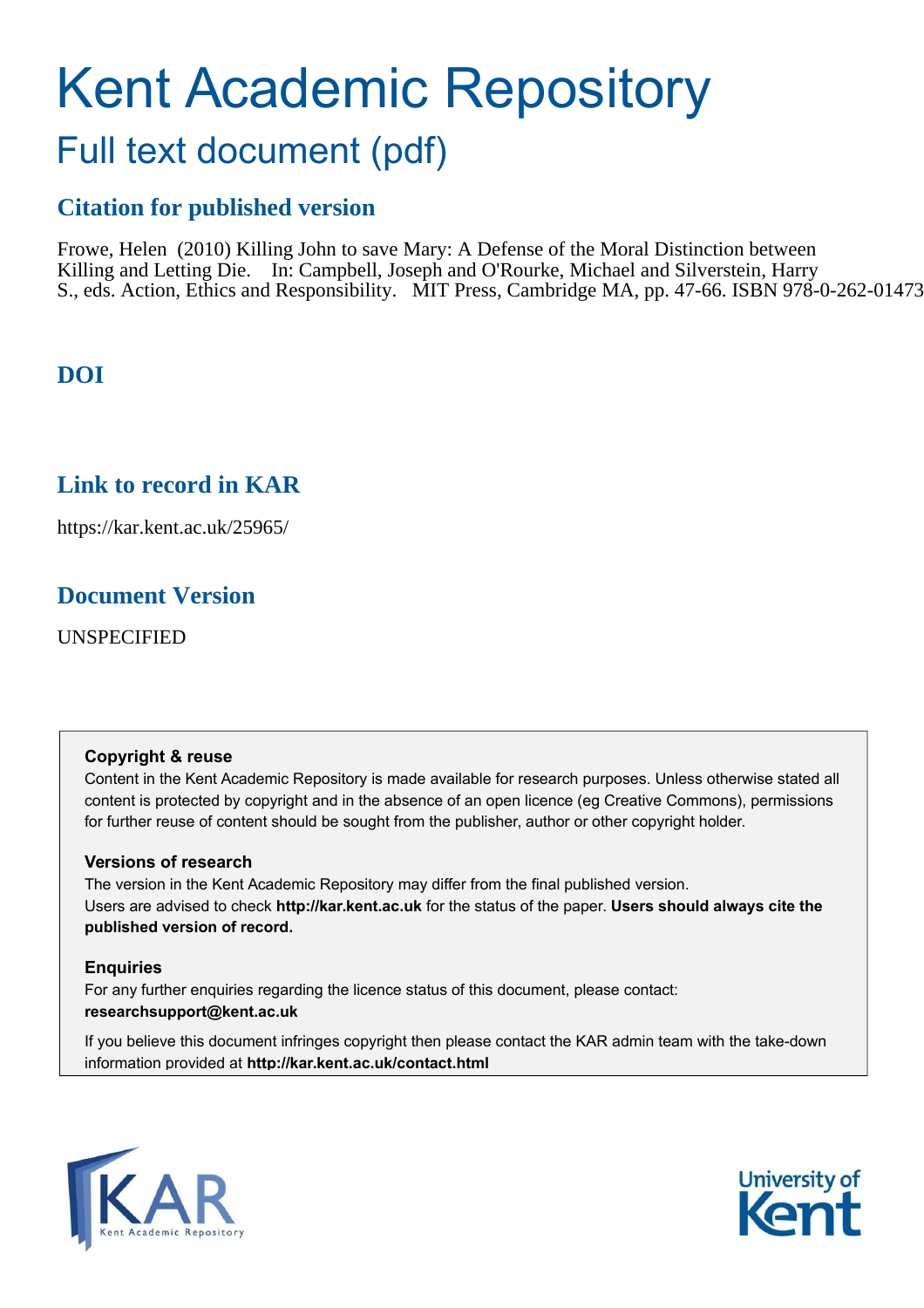promoting access to White Rose research papers



# **Universities of Leeds, Sheffield and York http://eprints.whiterose.ac.uk/**

This is an author produced version of a paper accepted for publication in **Topics in Contemporary Philosophy: Action, Ethics and Responsibility.** 

White Rose Research Online URL for this paper: http://eprints.whiterose.ac.uk/3415/

Frowe, H. (2007) Killing John to save Mary: a defence of the moral distinction between killing and letting die. In: Campbell, J., O'Rourke, M. and Silverstein, H. (eds.) Topics in Contemporary Philosophy: Action, Ethics and Responsibility. Topics in Contemporary Philosophy (7). MIT Press, Cambridge, Massachusetts. (In Press)

> <span id="page-1-1"></span><span id="page-1-0"></span>White Rose Research Online eprints@whiterose.ac.uk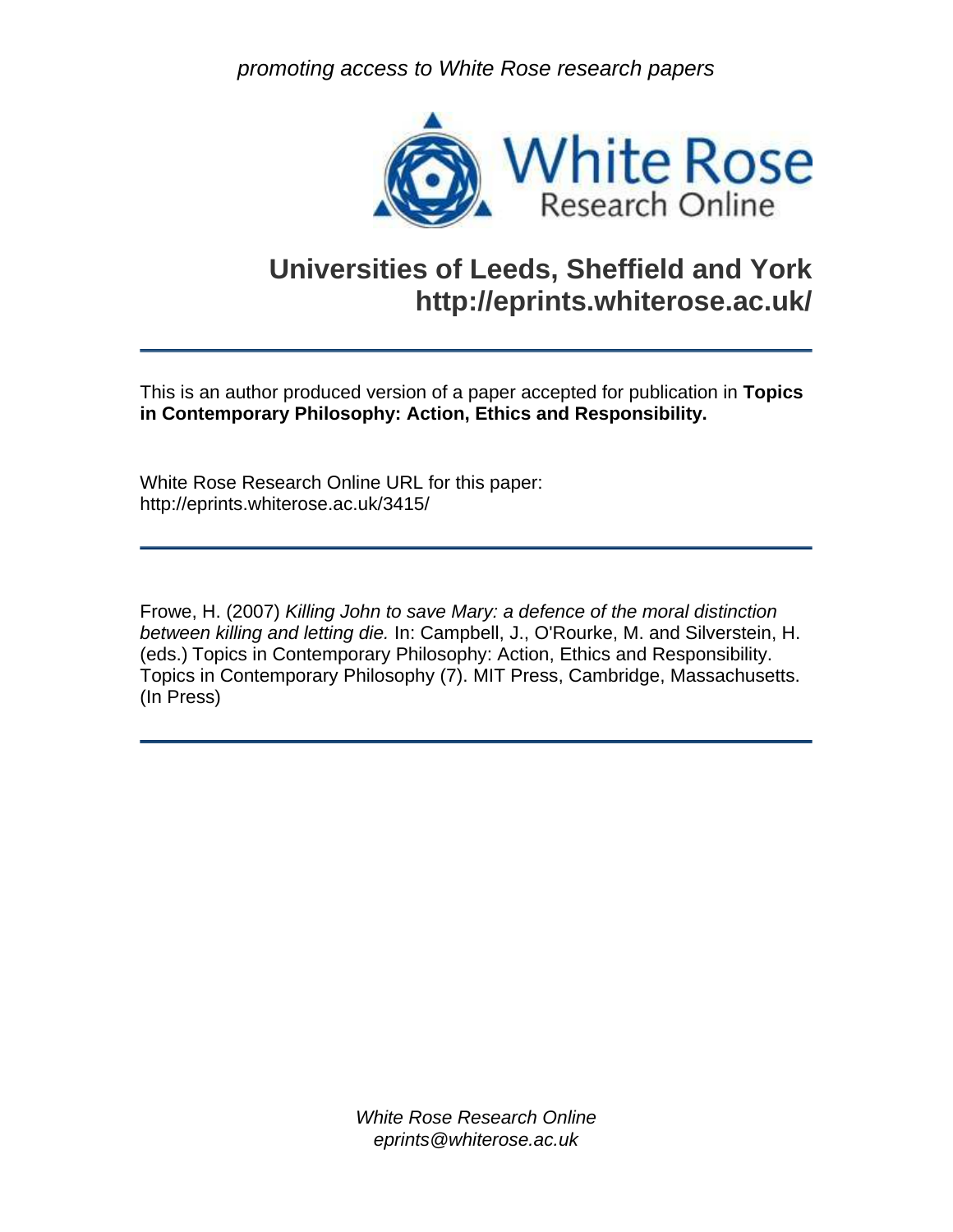# **"Killing John to Save Mary: A Defence of the Moral Distinction Between Killing and Letting Die."[1](#page-1-0)** Helen Frowe

#### *Introduction*

This paper defends the moral significance of the distinction between killing and letting die. $2$  In the first part of the paper, I consider and reject Michael Tooley's argument that initiating a causal process is morally equivalent to refraining from interfering in that process. The second part disputes Tooley's suggestion it is merely external factors that make killing *appear* to be worse than letting die, when in reality the distinction is morally neutral. Tooley is mistaken to claim that we are permitted to kill bystanders who had no fair chance to avoid being at risk of harm. We can support the significance of the killing / letting die distinction by considering the difference between what we are permitted to do in self-defence against those who are going to kill us, and what we can do against those who are going to let us die. I also suggest that we are less responsible for the deaths we allow than for the deaths that we cause, since we do not make people worse off for our presence in cases where we fail to save them.

#### *I. Causing Versus Failing to Interfere*

#### *(i) The Moral Symmetry Principle*

 $\overline{a}$ 

Michael Tooley argues that it makes no difference whether one initiates a causal process leading to an event E, or one merely fails to interfere in that same process to prevent E occurring. This, he claims, shows the absence of any moral difference between killing and letting die. Tooley calls this the 'Moral Symmetry Principle'.

Let C be a causal process that normally leads to an outcome E. Let A be an action that initiates process C, and B be an action that stops process C before outcome E occurs.

<sup>&</sup>lt;sup>1</sup> I am particularly grateful to Brad Hooker, Russ Payne and Andrew Williams for detailed comments on earlier drafts of this paper. I owe thanks to the two referees for helpful comments. Also to Peter Cave, Adrian Moore, Charlie Pelling, Harry Silverstein, Philip Stratton-Lake, Galen Strawson, Jussi Suikkanen, and Mark Young for comments on an earlier draft of this paper.

<span id="page-2-0"></span><sup>2</sup> James Rachels's 'Active and Passive Euthanasia' (Norcross & Steinbock (Eds) *Killing and Letting Die*, Fordham University Press, New York (1994)) is a classic defence of the claim that there is no moral difference between killing and letting die. Jonathan Bennett similarly denies that there is any significant difference between doing and allowing in *The Act Itself* (OUP, New York (1995))*.* Consequentialist views in general deny that killing is *in itself* any worse than letting die (see, for example, Shelly Kagan *The Limits of Morality* (OUP, Oxford (1989)) .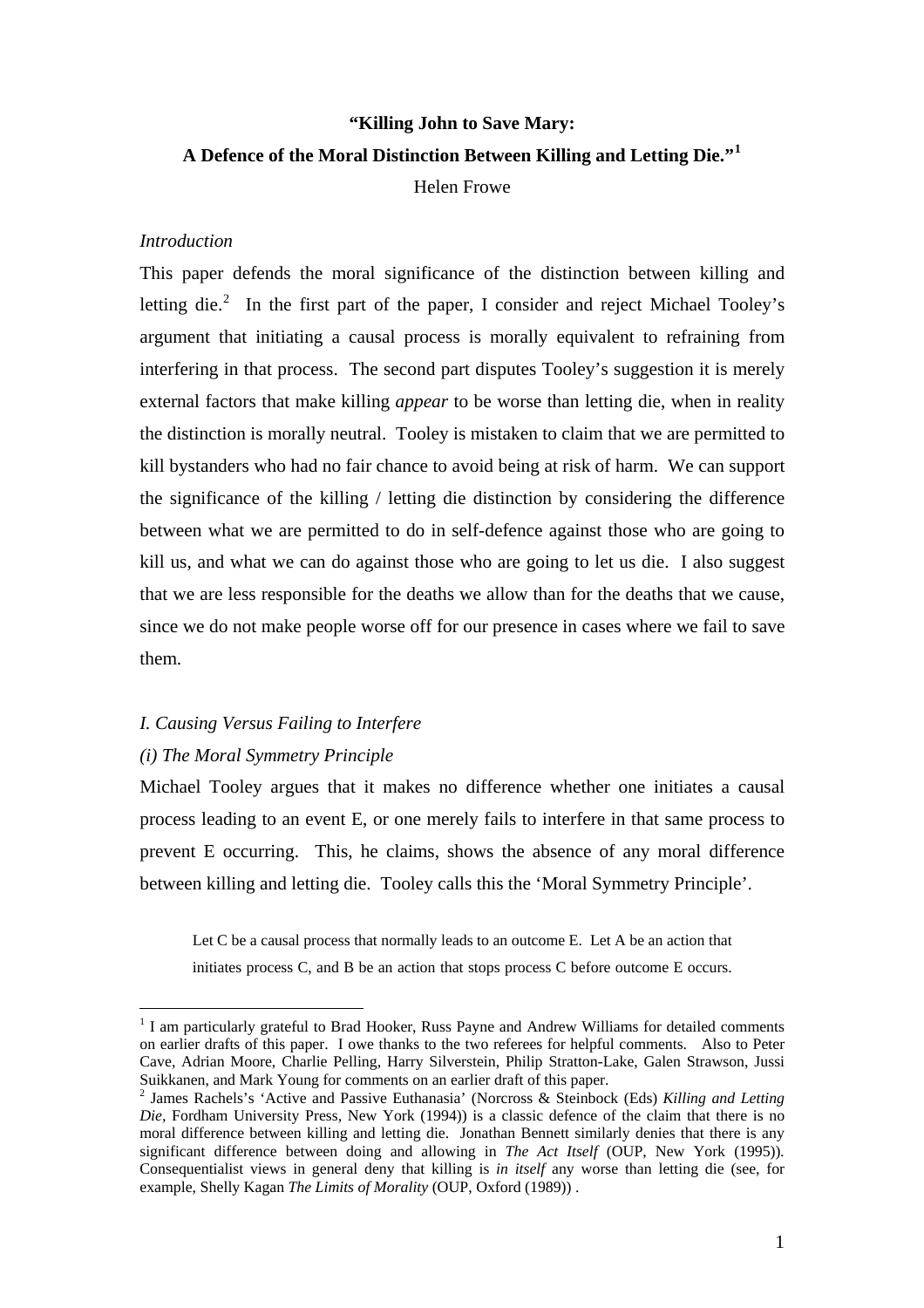Assume further that actions A and B do not have any other morally significant consequences, and that E is the only part or outcome of C which is morally significant in itself. Then there is no moral difference between performing action A, and intentionally refraining from performing action B, assuming identical motivation in the two cases.<sup>[3](#page-2-0)</sup>

So, we have action A, which leads to outcome E. Doing A will cause E. The performance of action B will prevent E occurring. Intentionally not doing B will count as letting E happen.

Tooley illustrates the Moral Symmetry Principle using *Poisoned Whiskey*.

*Poisoned Whiskey*: Two brothers decide (independently of each other) to ill their wealthy father. The first brother poisons his father's whiskey. The second brother catches the first in the act. The second brother had been planning to poison the whiskey himself. Now he merely fails to warn his father that the whiskey has been poisoned, and also refrains from giving him an antidote to the poison.

Tooley claims that the actions of the two brothers in *Poisoned Whiskey* are morally equivalent, thus demonstrating that the Moral Symmetry Principle is sound.

We have a comparison between intentionally initiating a causal process leading to the father's death and intentionally *letting* the father's death occur. In the context of *Poisoned Whiskey*, Tooley's analysis seems fairly compelling. It is hard to pick out a moral distinction between the different actions of the two brothers. Tooley concludes that *Poisoned Whiskey* demonstrates the insignificance of the killing / letting die distinction.

#### *(ii) The Traditional Objection*

 $\overline{a}$ 

However, Tooley does acknowledge that there is a traditional objection to denying the significance of the killing / letting die distinction. The distinction might not seem to matter in *Poisoned Whiskey*. But there are many cases in which we *do* think it matters

<span id="page-3-2"></span><span id="page-3-1"></span><span id="page-3-0"></span><sup>&</sup>lt;sup>3</sup> Michael Tooley 'An Irrelevant Consideration: Killing Versus Letting Die', in Norcross & Steinbock (Eds.) *Killing and Letting Die*, Fordham University Press, New York (1994) p. 104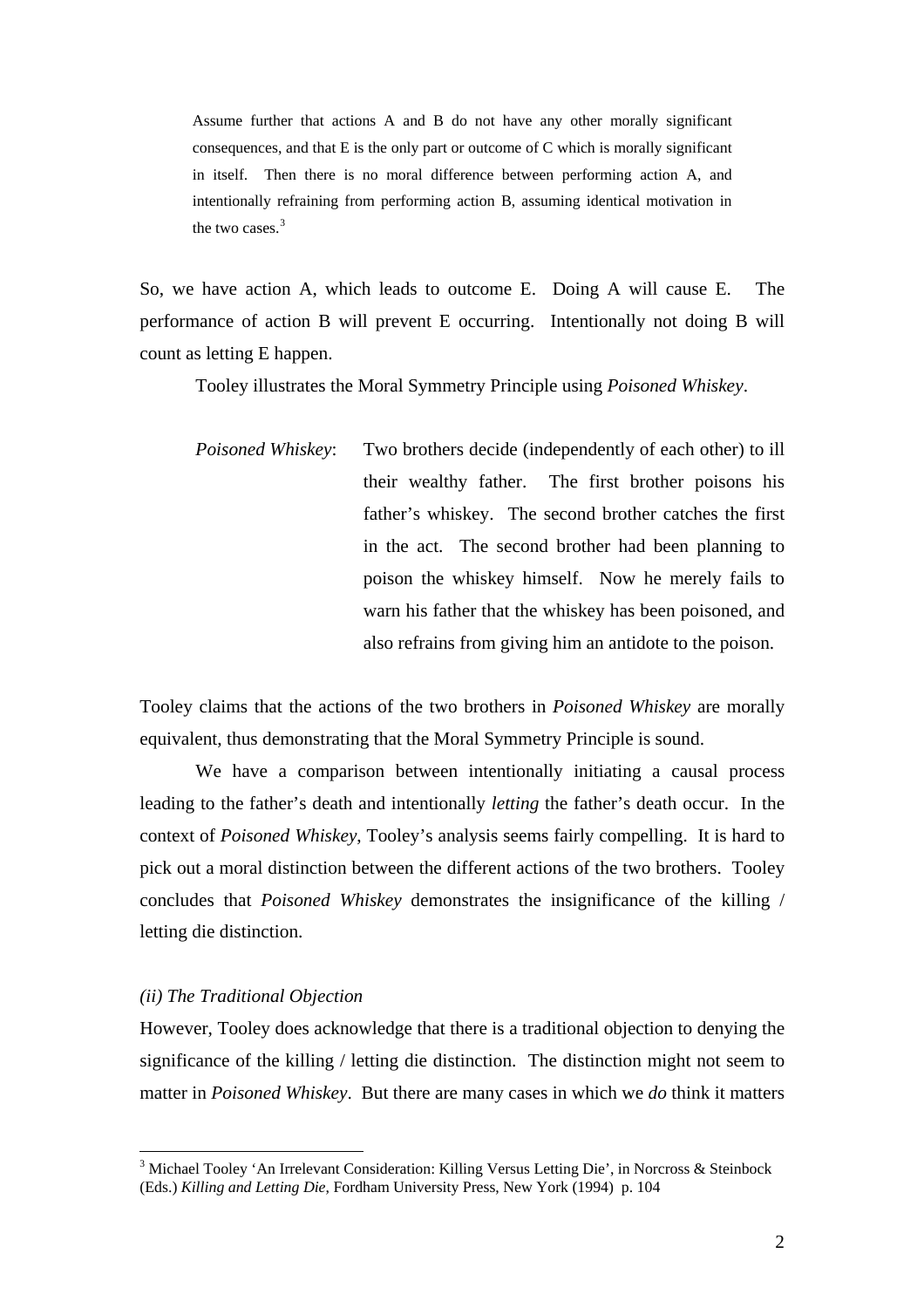whether an agent kills or lets die. A universal acceptance of the Moral Symmetry Principle, therefore, will commit one to equating actions that are intuitively different.

An objection along these traditional lines tends to take the form of *Enemy Torture*.

*Enemy Torture*: A captured spy refrains from divulging information to his enemy captor, despite the fact that the captor will torture a child as long as the spy says nothing. $4$ 

This seems relevantly analogous to *Poisoned Whiskey*. The second brother refrains from administering the antidote to his father, despite knowing that his father will be killed as long as he does nothing. The spy refrains from revealing his information, despite knowing that the child will be tortured as long as he says nothing. The antidote and the information are both ways of interfering to prevent some event occurring. Tooley equates the actions of the two brothers in *Poisoned Whiskey*. But we do not seem to want to equate the actions of the spy and the captor.

In anticipation of this sort of objection, Tooley offers the following clarification of the Moral Symmetry Principle. Properly understood, it will become clear that, "this example is just not relevant to the moral symmetry principle."<sup>[5](#page-3-1)</sup> Tooley argues that,

The moral symmetry principle states, very roughly, that it is as wrong intentionally to refrain from interfering with a causal process leading to some morally significant result as it is to initiate the process. It does *not* assert that it is as wrong to refrain from *preventing someone else* from initiating a causal process as it is to initiate it oneself.[6](#page-3-2)

The Moral Symmetry Principle would fall prey to counter-examples like *Enemy Torture* only if it were committed to equating a failure to stop *others* from initiating a causal process with initiating the causal process oneself. And, Tooley claims, this is *not* something to which the Moral Symmetry Principle is committed.

 $^4$  Tooley, p. 105<br>  $^5$  Tooley, p. 105

 $6$  Tooley, p. 105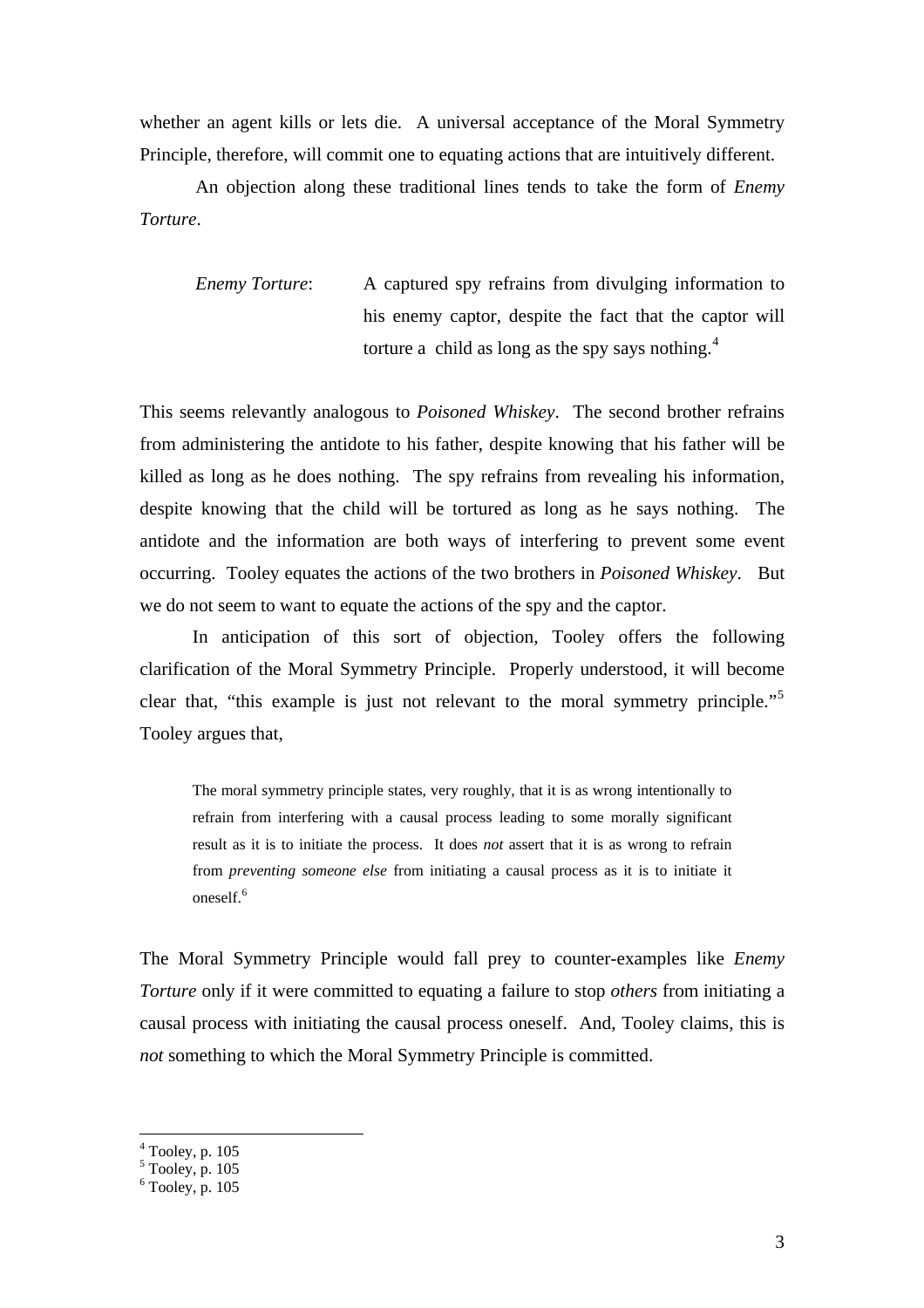It matters for Tooley that in *Enemy Torture*, the spy fails to interfere to prevent the *captor* from *initiating* a causal process of torture. In *Poisoned Whiskey*, however, the second brother fails to interfere in an *existing* causal process. The idea seems to be that it is not as important to stop other people initiating causal processes as it is to stop existing causal processes (assuming that one is able to do so). So, the Moral Symmetry Principle equates failing to stop the existing process of poisoning by administering the antidote with poisoning the whiskey. But it does not equate failing to prevent the *initiation* of the poisoning with poisoning the whiskey. And nor does it equate failing to stop the captor initiating the torture of the child with torturing the child oneself. The Moral Symmetry Principle, it seems, can resist the traditional objection to denying a moral difference between killing and letting die.

This is what Tooley's position looks like:

*(1) Initiating the causal process* 

is equivalent to:

*(2) Failing to interfere with the existing causal process.*

But (1) is *not* equivalent to:

*(3) Failing to prevent someone else from initiating the causal process.* 

But we need only tweak *Enemy Torture* very slightly to show the problem with this position. Imagine that in *Revised Enemy Torture* the captor is *already* torturing the child, and will not stop unless the spy divulges his information. Saying that one does not have a responsibility to interfere with the *initiation* of a causal process is not going to resolve the problem posed by *Revised Enemy Torture*. Divulging the information in this case no longer counts as interfering with the *initiation* of a process, but as interfering with an *existing* process. Not divulging information once the captor has begun torturing the child will still come out as equivalent to torturing the child oneself.

<span id="page-5-1"></span><span id="page-5-0"></span>To try to solve this problem, we need to know *why* Tooley thinks there is a difference between failing to prevent the continuation of an existing causal process, and failing to prevent the initiation of that process. Tooley suggests that there is a prima facie reason not to equate these two actions: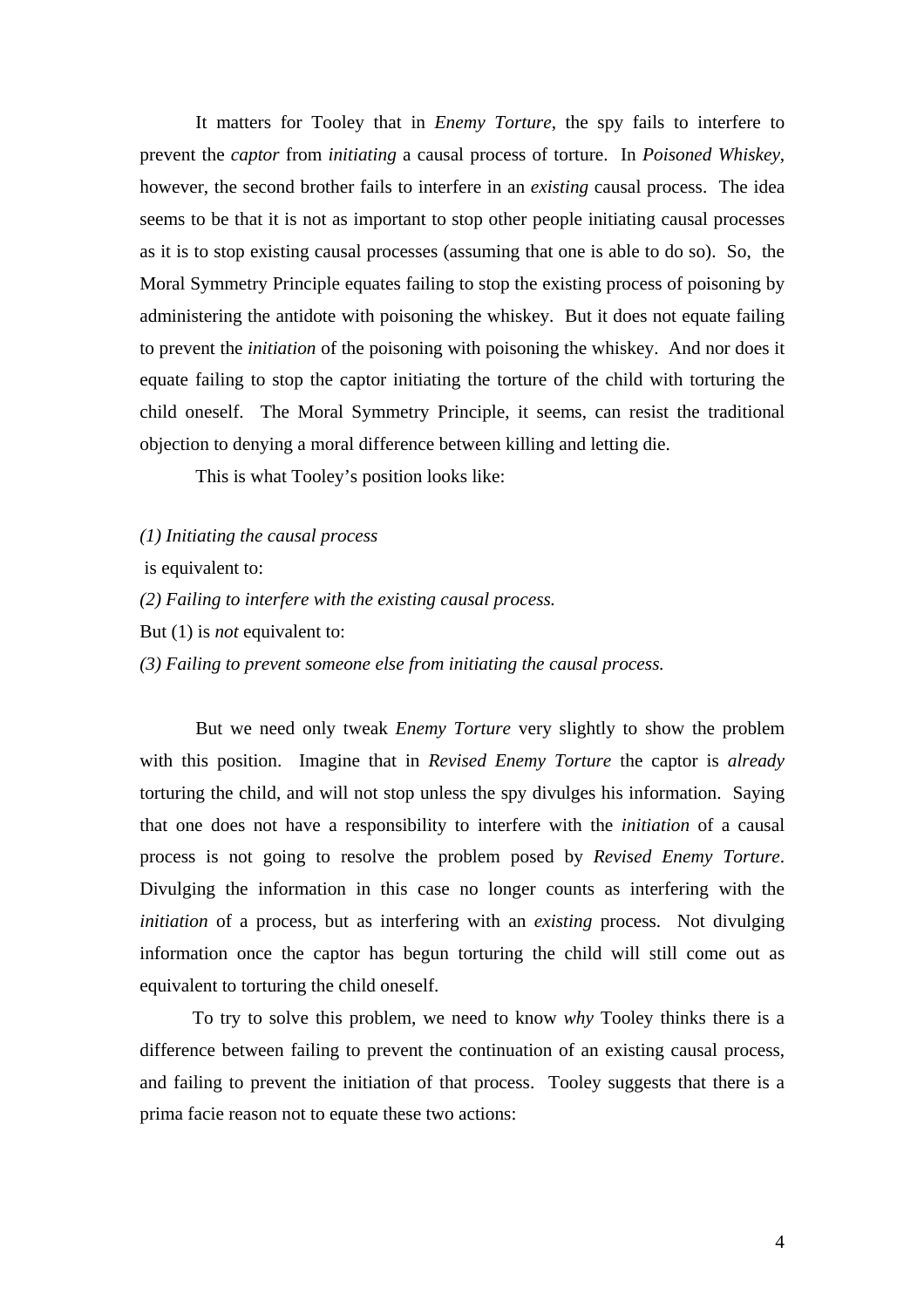… the intuitive feeling of most people would surely be that the mere fact that when one prevents someone else from doing something one is interfering with someone's action, whereas when one merely refrains from doing something oneself one is not, is a morally relevant difference. Thus there is a prima facie reason against any extension of the moral symmetry principle that would have the consequence that intentionally refraining from preventing someone else from doing something is morally equivalent to doing it oneself.<sup>[7](#page-5-0)</sup>

So, whether one fails to prevent the continuation or the initiation of a process is not in *itself* the important difference. This difference matters only because of some *further* fact about the initiation of causal processes. This further fact is that in order to prevent the initiation of a process one would have to interfere with another person's actions.

Note that the point at which Tooley requires the second brother to act in *Poisoned Whiskey* is *after* the first brother's actions have stopped. Poisoning is a selfsustaining process. Once he has added the poison to the whiskey, the first brother need do nothing else to bring about his father's death. Stopping the process, then, will not require the second brother to interfere in anyone else's actions. The second brother can either warn his father that the whiskey has been poisoned, or administer the antidote once the poison has been imbibed. He can do this without interfering with his brother's actions. His failure to do so, therefore, makes him as culpable as if he had added the poison himself.

The same is not true of *Revised Enemy Torture*. Torturing the child may well involve continued action on the part of the captor. $8$  The spy, we can imagine, would have to stop the captor from *doing* something, whereas the first brother in *Poisoned Whiskey* is no longer doing anything that the second would have to interfere with to stop his father's death. This, Tooley suggests, gives us a reason not to equate these actions. But is this a sufficient difference to mark out a moral distinction between a failure to interfere in Poisoned Whiskey and a failure to interfere in *Revised Enemy Torture*?

#### *(iii) Interfering With Other People's Actions*

<sup>&</sup>lt;sup>7</sup> Michael Tooley 'An Irrelevant Consideration: Killing Versus Letting Die', p. 105

<span id="page-6-0"></span><sup>&</sup>lt;sup>8</sup> Tooley can employ this distinction only if has broad, non-physical, conception of what counts as interfering with a person's actions, such that the spy's revealing of his information counts as such an interference.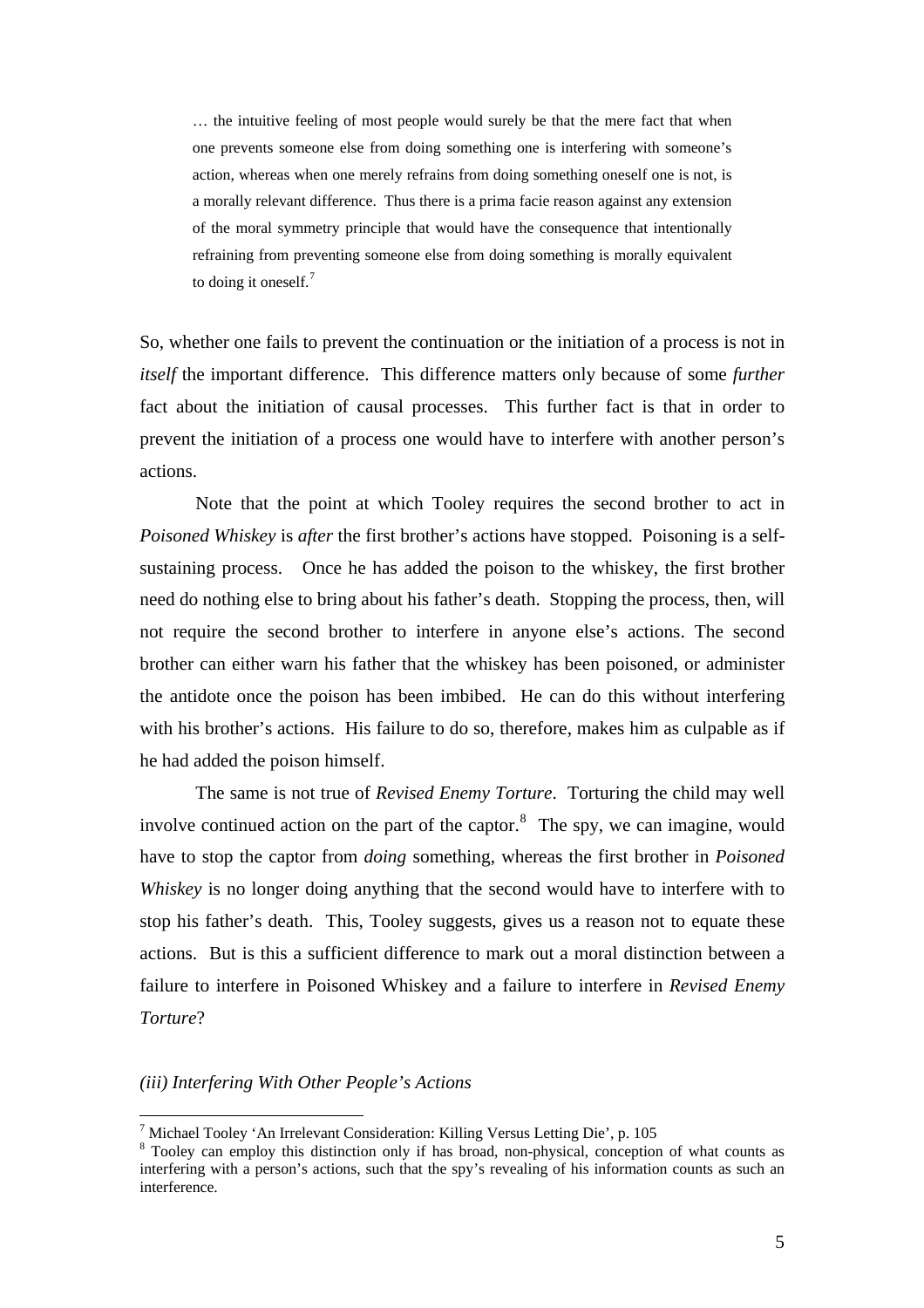Why would the fact that a particular part of a causal process involves another person's actions make a moral difference to our obligation to interfere with that process? How is Tooley going to motivate this principle? In an earlier paper, Tooley's formulation of the Moral Symmetry Principle specifies that interference in an existing causal process should involve only "a minimal expenditure of energy".<sup>[9](#page-6-0)</sup> And interfering with other people's actions does tend to involve a greater expenditure of energy than not doing so. However, this caveat is notably absent from the version of the principle that Tooley offers in the later article that I am discussing here. I think we should look at why this clause has been removed.

If Tooley specifies that refraining from saving is equivalent to killing only if saving would require very little effort on the part on the agent, this is going to substantially restrict the number of situations to which his principle can apply. And as the principle applies to fewer and fewer cases, we can ask legitimate questions about its plausibility. Why, if we can posit a morally significant distinction in so many other cases, would we deny the distinction's relevance in these limited cases to which Tooley's principle can apply?

I suspect that this is why Tooley has removed the clause about minimal expenditure of energy. There is little point in establishing a principle the application of which is strictly, and implausibly, limited. If Tooley wishes to maintain that interference in other people's actions really is a morally relevant difference, he will need some other rationale that will more easily generalise.

The only other candidate for this rationale seems to be something like a principle about interfering with other people's autonomy. But we do not generally regard this as a reason to stop a person from doing something very wrong. Whatever reasons the spy might have for failing to prevent the captor from torturing the child, a reluctance to interfere with the captor's autonomy should not be one of them. It seems to make *no* difference when we think about whether we ought to interfere in some very wrongful causal process (like torture) that doing so will involve interfering in the autonomy of an agent who is acting wrongly.

Let's look at what happens even if we grant Tooley the importance of this principle. Assume, as Tooley does, that all cases of interfering with the initiation of a causal process will involve interfering with someone else's actions. After all, the

<sup>9</sup> Michael Tooley 'Abortion and Infanticide', *Philosophy and Public Affairs* 2 No. 1 (Autumn 1972) pp. 37 –65, p. 58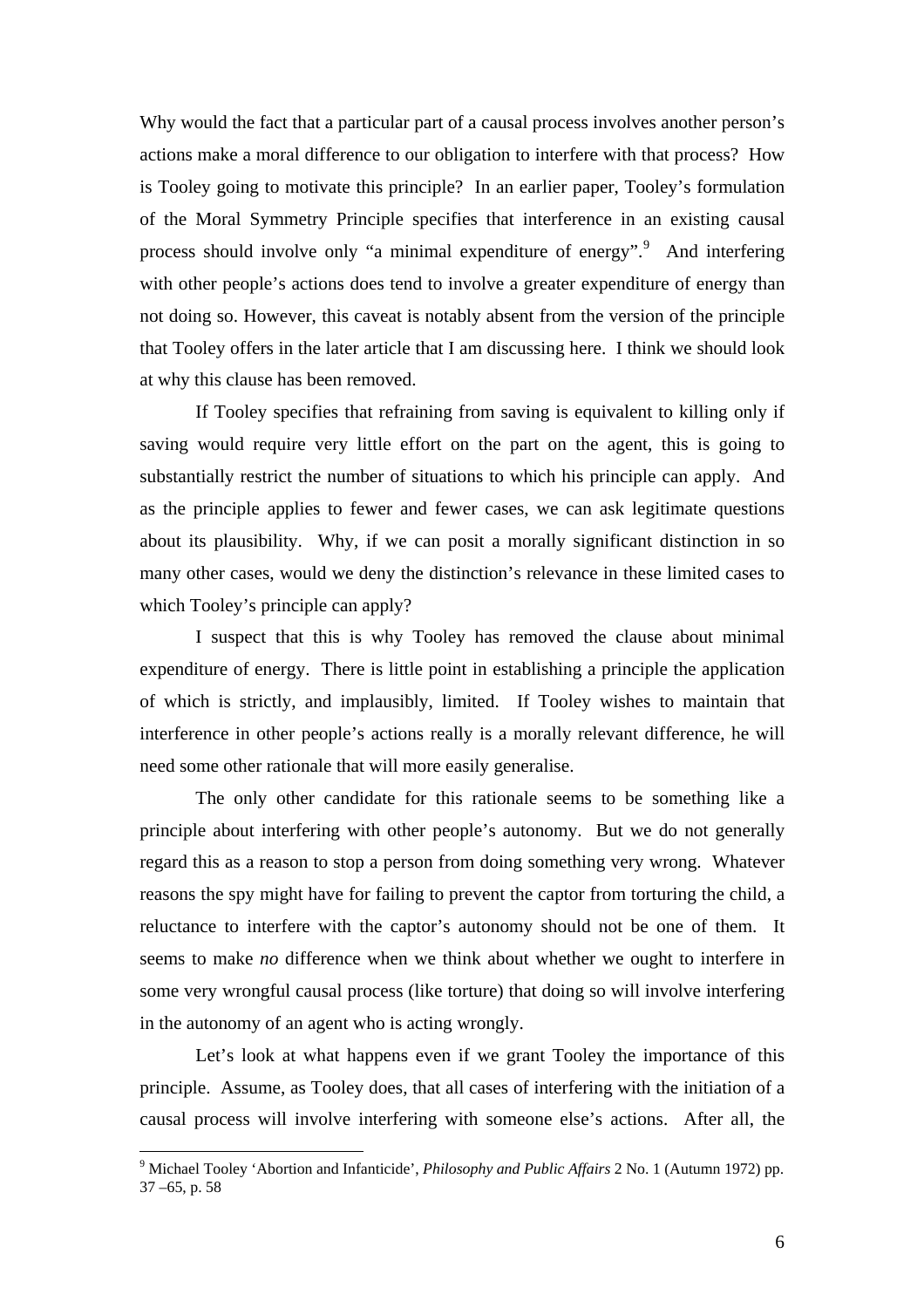point is that someone else is *causing* the process, which suggests that someone else must be doing something. Tooley suggests a distinction between a case where one has to interfere with someone else's actions, and a case where one does not. But what happens when we consider cases where not only the *causing* but also the *sustaining* of a process involves someone else's actions? Can Tooley make a further distinction between self-sustaining processes like poisoning, and processes that essentially require the continued action of another agent?

Compare the following two causal processes, one of which requires sustained action on the behalf of the initiator, and one of which does not.

*Pram*: (1) Anna intentionally pushes a baby's pram, which then freewheels down a hill where it will land in a lake if not stopped. Betty watches, and does nothing.

> (2) Anna intentionally pushes a baby's pram across a flat park. Anna will push the pram into a lake if not stopped. Betty watches, and does nothing.

In (1), no sustained action is required on Anna's behalf. In (2), however, the causal process essentially requires sustained action to bring about the same result. Surely it cannot be the case that it is morally better for Betty to stand idly by in (2) than in (1)? It seems to me that Betty's actions in both cases are on a moral par. Doing nothing is (1) is equal to doing nothing in (2).

Yet if Tooley were to add a clause about interfering with an agent's action, he would be committed to drawing a moral distinction between Betty's non-interference in (1) where the pram is freewheeling, and Betty's non-interference in (2) where the pram is actively pushed. In addition, in (1) Tooley will have to equate idle Betty, who does nothing, with Anna, who deliberately causes the pram to freewheel down the hill. But in (2) he cannot equate idle Betty with Anna who deliberately pushes the pram across the park. Betty's inaction in (2) will somehow have to be morally better than her inaction in (1).

Not only does this asymmetry seem unintuitive to me as an advocate of the killing / letting die distinction. It also seems like it would be unappealing to a critic of the distinction. Why would someone who sees no difference between letting a person die and killing a person want to draw such a fine-grained distinction as that between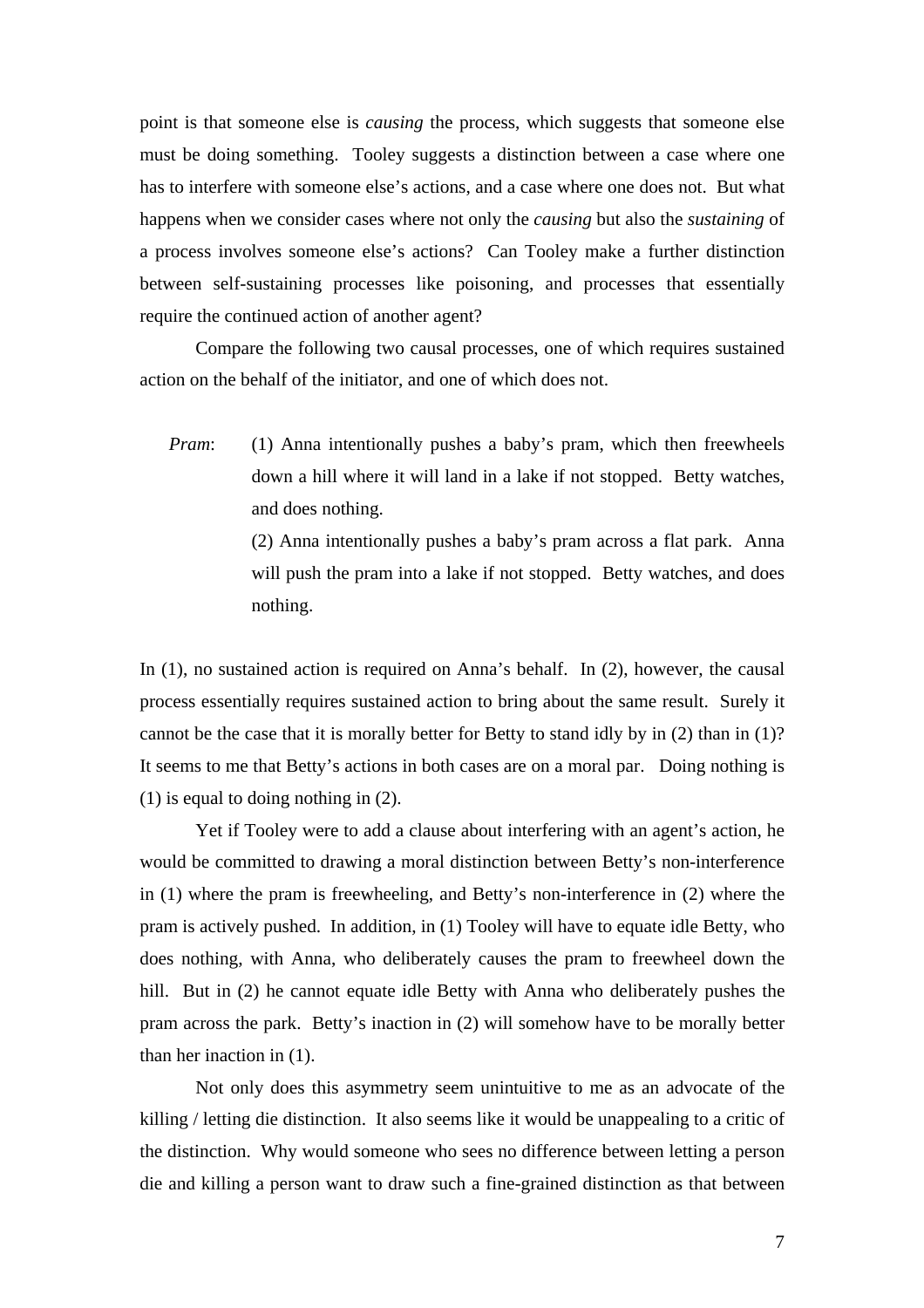inaction when a pram is deliberately freewheeled into a lake, and inaction when a pram is deliberately pushed into a lake?

Even if Tooley could offer some kind of rationale for this principle, it would be another step altogether to make it appealing. If "the mere fact that when one prevents someone else from doing something one is interfering with someone's action… is morally relevant", it should be relevant in cases like *Pram*. And if it isn't, we need some explanation of why it isn't.

#### *(iv) Reconstructing the Moral Symmetry Principle*

So where is all this going? To remind ourselves: Tooley's conception of events looked like this:

*(1) Initiating the causal process* 

was equivalent to:

*(2) Failing to interfere with the existing causal process.* 

But (1) was *not* equivalent to:

*(3) Failing to prevent someone else initiating the causal process* 

But Tooley's attempt to distinguish (2) and (3) has proved unsuccessful. It seems that (2) is equivalent to (3). But of course, if (2) is equivalent to (3), and (2) is equivalent to  $(1)$ ,  $(3)$  must also be equivalent to  $(1)$ . So,

*(1) Initiating the causal process*  is equivalent to *(3) Failing to prevent someone else initiating the causal process.*

What follows from equating a failure to prevent someone else from, for example, poisoning the whiskey with poisoning the whiskey oneself? Why does Tooley want to resist this identity? Well, if (1) and (3) are equivalent, then the inverse should similarly correspond.

<span id="page-9-0"></span>*(1\*) Not initiating the process of poisoning the whiskey*

is equivalent to

*(2\*) Preventing someone else from initiating the process of poisoning the whiskey.*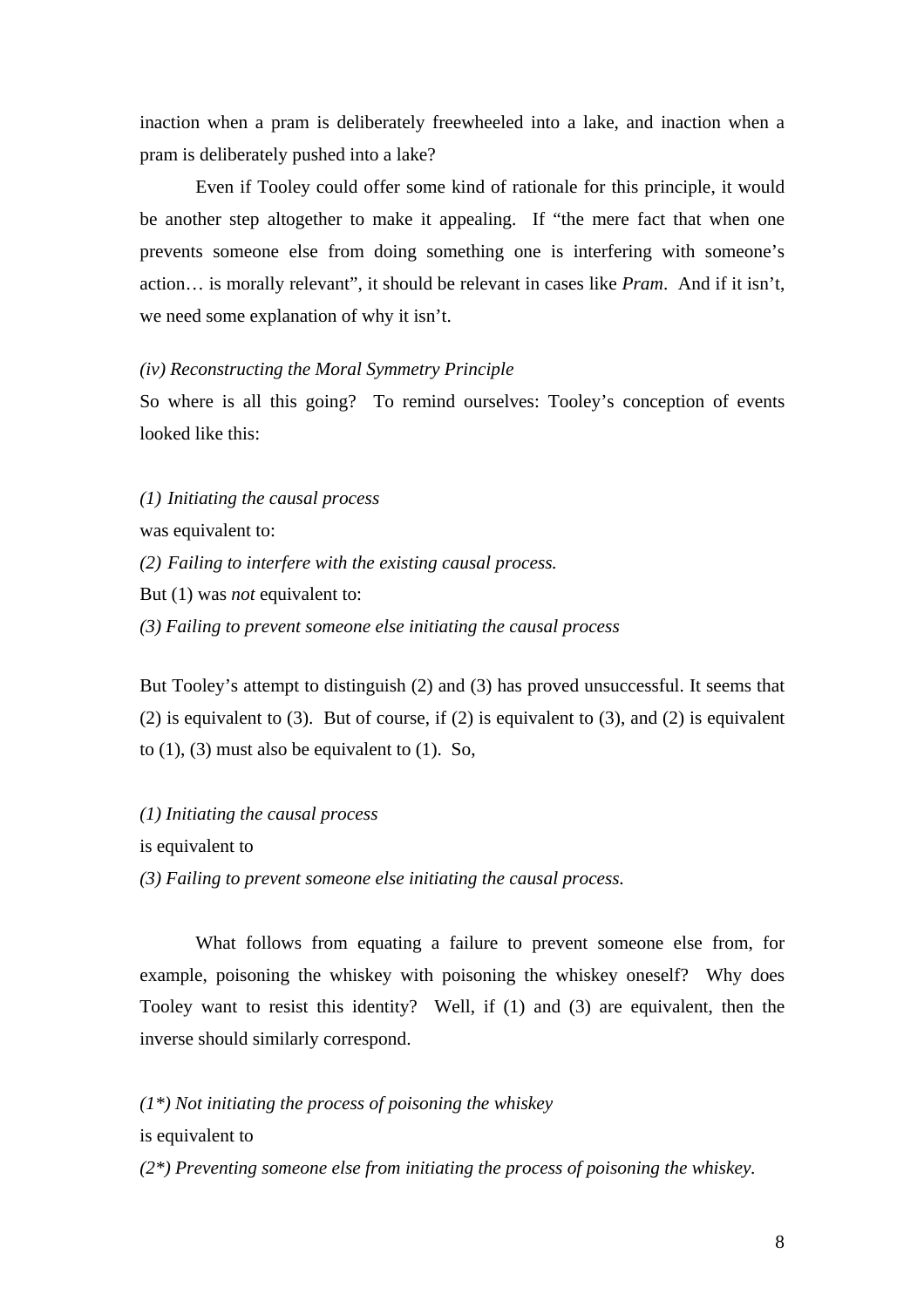If there is a moral obligation not to poison people, and this obligation is morally equivalent to an obligation to prevent *other people* from poisoning people, it looks very much as if I have just as stringent a duty to stop other people committing murder as I have not to commit murder myself. This is not a position that Tooley wants to endorse. Being just as responsible for the things that other people do as we are for the things we do ourselves is not an attractive view, and it certainly not a view that Tooley has argued for.<sup>[10](#page-9-0)</sup> But unless Tooley can plausibly restrict applications of the Moral Symmetry Principle to parts of causal processes that do not involve the actions of others, it seems that will be an implication of his argument.

#### *III. Tooley and external variables*

Tooley also attempts to undermine the killing / letting die distinction in another way. He suggests that it is external factors that make cases of killing *appear* to be worse than cases of letting die. He believes that those who defend the killing / letting die distinction have confused the 'badness' of external factors, like motivation, with the badness of killing and letting die themselves. Normally the circumstances surrounding instances of killing are worse than those surrounding instances of letting die. This, Tooley claims, is mistakenly taken to show that killing is *itself* therefore worse than letting die. I will argue here that Tooley's account of the insignificance of the killing / letting die distinction legitimises the killing of innocent bystanders as a means to saving one's own life.

#### *(i) Tooley's Machine Case*

 $\overline{a}$ 

Tooley gives the following example to show how, when all external variables are removed, one cannot cite any moral difference between killing and letting die in themselves. We will call this *Machine*.

*Machine*: Two children, John and Mary, are trapped inside a machine, each in separate chambers. Above Mary is a canister of lethal

<span id="page-10-0"></span> $10$  Tooley does acknowledge that if the Moral Symmetry Principle could not distinguish between (a) initiating a process oneself, and (b) failing to prevent someone else initiating that process, then this kind of agent-neutrality would indeed be implied by his view (p. 106). But since he takes himself to have shown a distinction between (a) and (b), he fails to take this objection seriously. I have undermined Tooley's grounds for distinguishing between (a) and (b). If I am right, the Moral Symmetry Principle is subject to the standard objection to denying the killing / letting die distinction.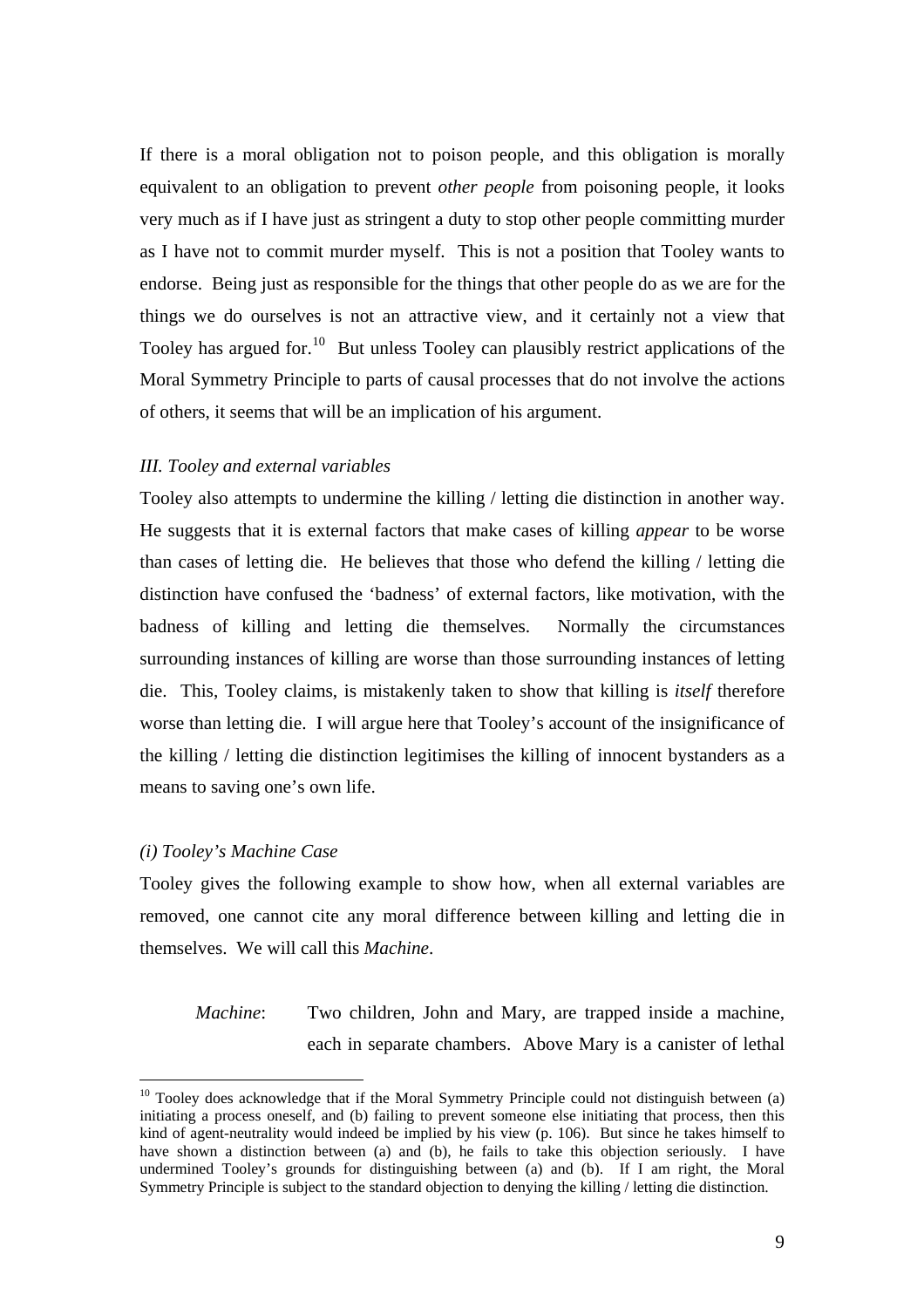gas, which will soon be released into her chamber. However, by pushing a button, Passer-By can alter the machine so that the canister switches to John's chamber.

Tooley describes the position as follows.

If one pushes a button, John will be killed, but Mary will emerge unharmed. If one does not push the button, John will emerge unharmed, but Mary will be killed. In the first case one kills John, while in the second case one merely lets Mary die. Does one really wish to say that the action of intentionally refraining from pushing the button is morally preferable to pushing it, even though exactly one person perishes in either case? The best action, it seems to me, would be to flip a coin to decide which action to perform, thus giving each person an equal chance of surviving. But if that isn't possible, it seems to me a matter of indifference whether one pushes the button or not. $11$ 

His claims about *Machine* suggest that Tooley thinks it permissible to redirect a harm onto a bystander in order to save a person who will otherwise be similarly harmed. But the fact that John has physical proximity to Mary doesn't seem like a good enough reason to allow Passer-By to kill him to save Mary's life. By putting John in the machine, Tooley implies that John is somehow involved in the lethal sequence of events in a way that does not make it unfair to include him in our moral equation. Mary's interests can thus be permissibly weighed against John's interests. According to Tooley, we can permissibly reduce the risk to Mary by transferring some of that risk to John when we toss the coin. But John is *not* part of the lethal sequence of events. The threat is to Mary's life, and to her life alone. John's physical proximity to Mary does not somehow make him a legitimate alternative target, whom we can use to reduce the threat to Mary's life.

#### *(ii) Harm, and risks of harm*

<span id="page-11-0"></span> $\overline{a}$ 

To see the problem with Tooley's argument, we need to consider the distinction between being able to avoid a harm, and being able to avoid being *at risk* of that harm. There is a difference between randomising a harm between John and Mary

<sup>&</sup>lt;sup>11</sup> Michael Tooley 'An Irrelevant Consideration: Killing Versus Letting Die', p. 108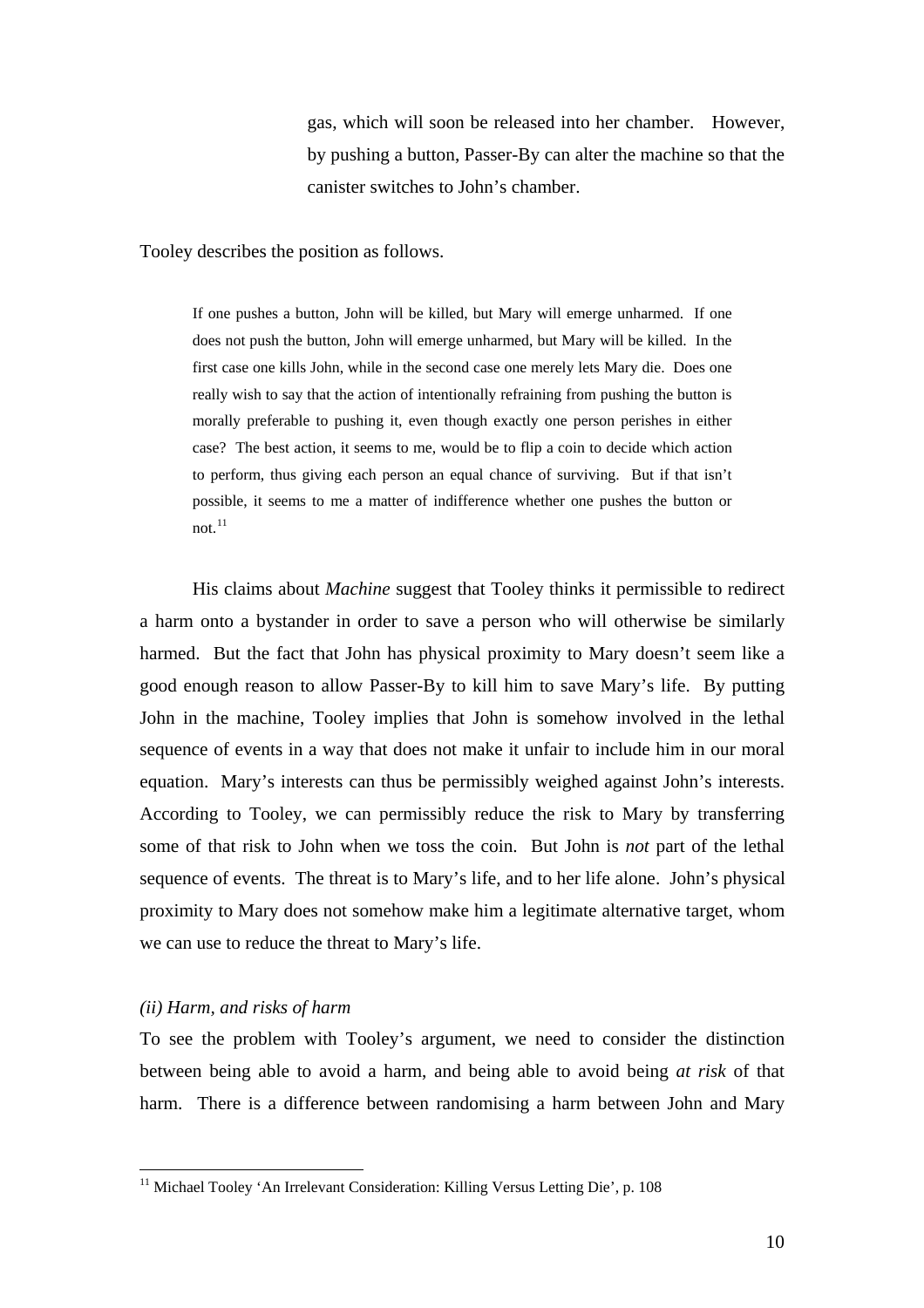when *both* Mary *and* John are at risk of harm, and randomising a harm when only Mary is at risk.[12](#page-11-0) Compare *Disease* with *Diseased Mary*:

- *Disease:* John and Mary both have a fatal disease. There is only one dose of antidote. Neither John nor Mary have any prior claim upon the antidote. A third party must decide who gets the antidote.
- *Diseased Mary:* Mary has a fatal disease. She can save herself only by infecting John (say by transmitting an errant parasite to him). John will then die, and Mary will survive.

In *Disease*, one ought to toss a coin to see who gets the last dose of antidote. In this case, randomising seems appropriate. But in *Diseased Mary*, one should not toss a coin to see whether Mary can permissibly infect John. This is true despite the fact that tossing the coin in *Diseased Mary* would give the children an equal chance of survival.

I think that we can explain the difference between *Disease* and *Diseased Mary* by thinking about the courses of action that we could justify to John. In *Disease* it is reasonable to think that both John and Mary would agree to a third party's tossing the coin, because they both have an interest in getting the antidote. It also seems reasonable that they would prefer that the choice be made fairly, if they have no indication of how the third party would otherwise choose. At least tossing the coin gives each a fifty-fifty chance of getting the antidote, whereas allowing the third party simply to choose may not.

But in *Diseased Mary* John has no reason to agree to a third party's tossing the coin to decide whether Mary can infect him with the parasite. He can gain no benefit from the randomisation, but might suffer a very grave harm. We might sometimes require a person to suffer a lesser harm in order that some innocent person be saved from a greater harm. But in *Diseased Mary*, the harm that will be suffered by John should he lose the toss is equal to the harm that is currently directed at Mary. It seems

<span id="page-12-0"></span> $12$  I take it to be the case that only Mary is at risk because, as things stand, the probability that Mary will be killed is 1 and the probability that John will be killed is 0.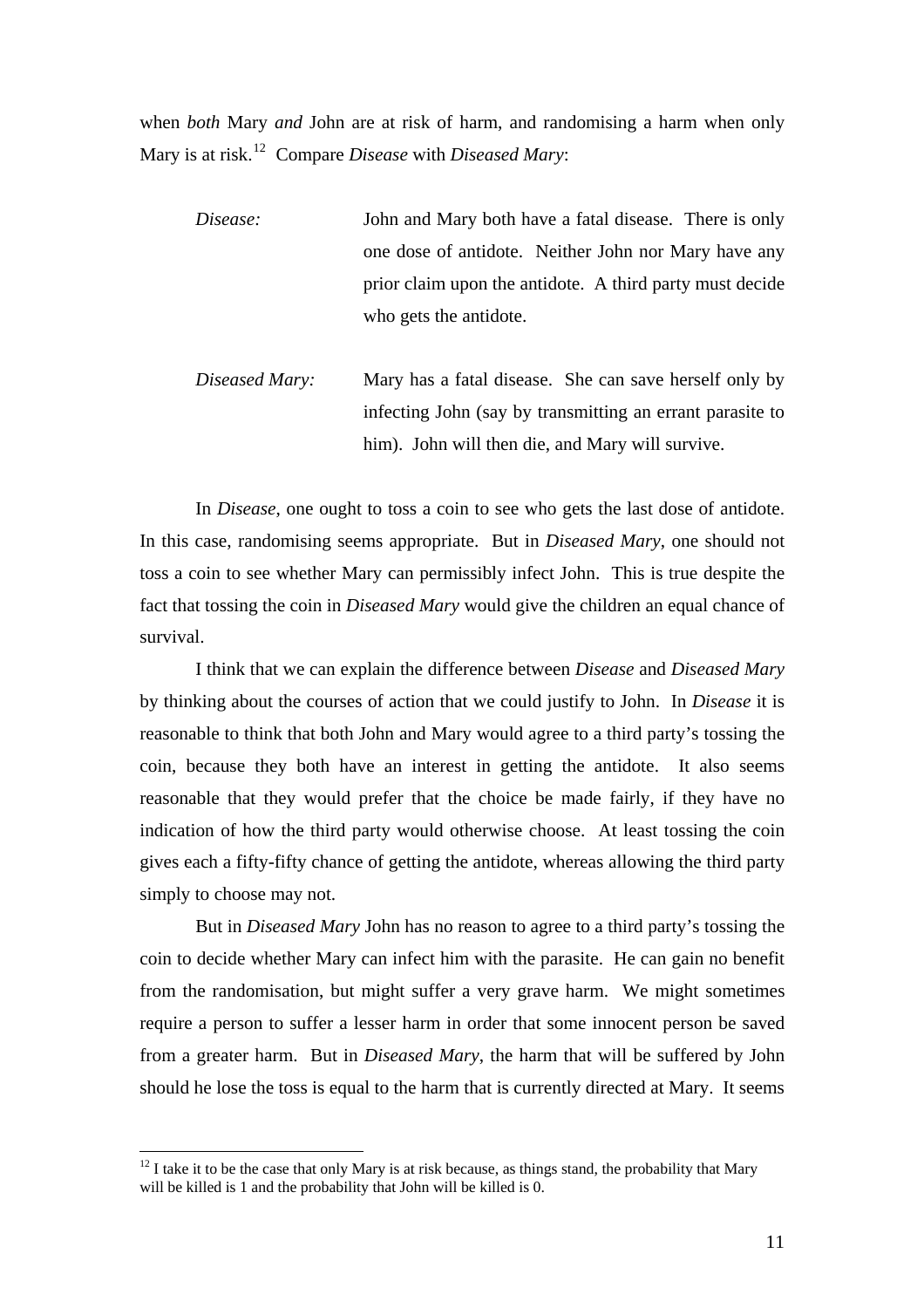to me that it would be wrong in *Diseased Mary* to force John to take on a risk of great harm when he can derive no benefit from that risk.

There are some cases in which it *would* be permissible for one to defend oneself against a threat to one's life by redirecting harm onto a bystander. Consider *Body Armour:* 

*Body Armour:* Aggressor is shooting at Victim. Bystander is in the vicinity of Victim, and can protect herself by putting on protective clothing. Bystander refuses to put on the clothing, because protective clothing is unflattering. Victim can save himself only by deflecting a bullet towards Bystander.

I think it permissible that Victim intentionally deflect the bullet towards Bystander if this is the only way Victim can save his own life. In cases like *Body Armour*, Bystander not only has a chance to avoid harm, but a fair 'prior' chance to avoid even being *at risk* of harm. If Bystander declines to take that chance, it is permissible for Victim to redirect harm towards Bystander in defence of his life.<sup>[13](#page-12-0)</sup>

<span id="page-13-0"></span>There are questions about what counts as a 'fair chance' to avoid being at risk of harm. I am not going to attempt here to demarcate exactly what counts as fair, but rather suggest that there are some chances which are clearly fair, and some which are clearly not. I admit that there will be plenty of cases where it is hard to establish whether a person has a had a fair chance: the scope of the grey area will be substantial. But there will also be cases on either side of the grey area where it is *not* difficult to see that a person either had, or did not have, a fair chance to avoid harm. If a person is informed of a likely risk and can take steps to avoid this risk at little cost to herself, this seems to count as her having a fair chance to avoid being at risk.

I am not suggesting that given one can avoid traffic accidents if one stays at home, all voluntary pedestrians can be viewed as having failed to avail themselves of fair chances to avoid being at risk of traffic accidents. The cost of never leaving the

<sup>&</sup>lt;sup>13</sup> I count *Body Armour* as an example in which the bystander had a chance of avoiding being at risk of harm, since in putting on the armour the bystander would no longer have been at risk. This seems different to Diseased Mary. If a third party decides to toss a coin, John finds himself at risk of being harmed without having had a fair chance to avoid that risk. I argue that we cannot kill bystanders who had only the chance to avoid the harm – they must also have had the chance to avoid the risk.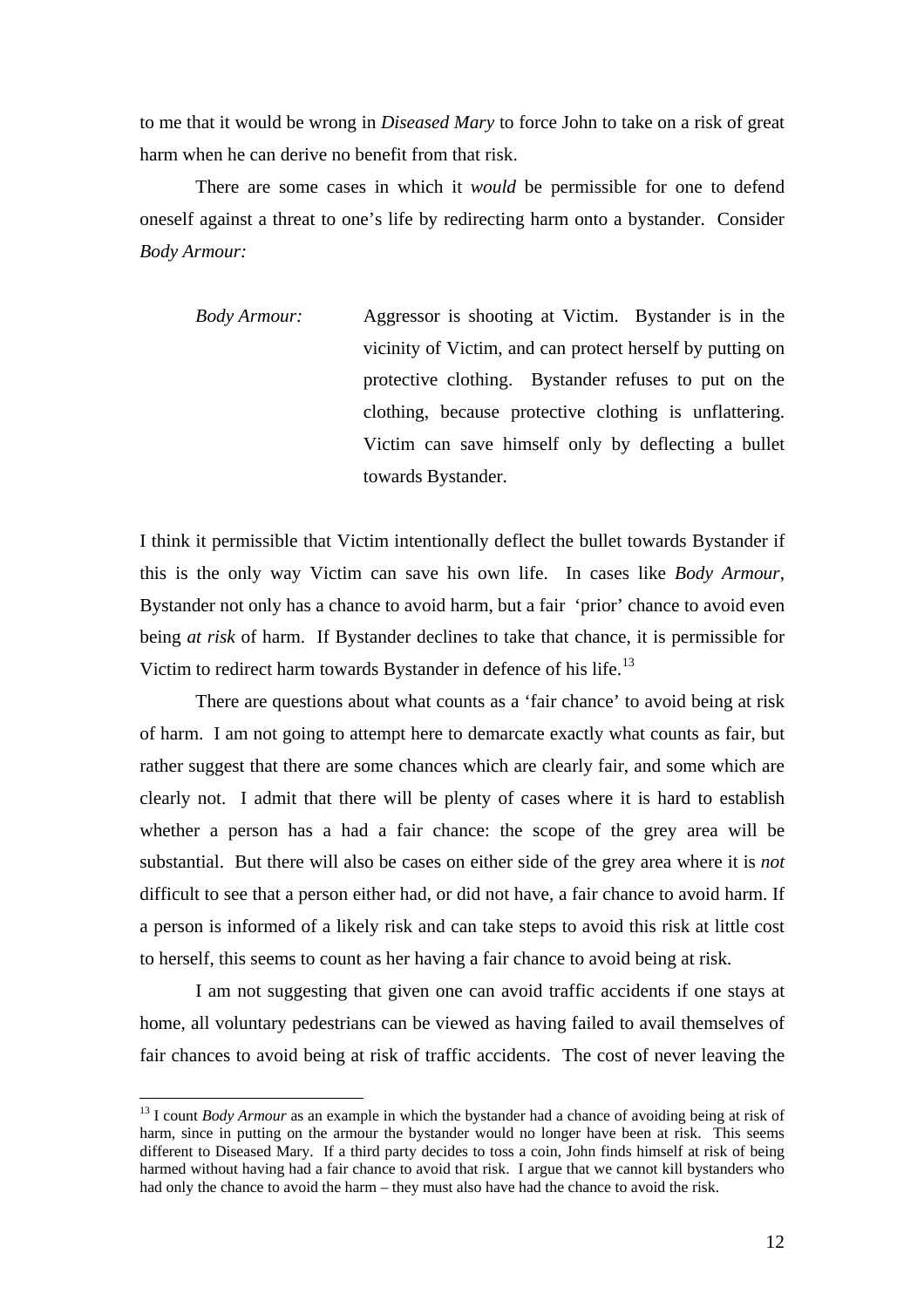house is sufficiently great that we cannot regard those who decline this option as having declined a *fair* chance to avoid being at risk of harm. We might also think that while traffic accidents are a risk, they are not, in many circumstances, a *likely* risk. But it is sufficient to support my point that there are *some* occasions when people do have a fair chance to avoid harm and know the possible implications of not doing so, and their failure to do so has implications for how others may treat them.

This difference in treatment can be justified by the fact that by refusing to avoid placing themselves at risk of harm, a bystander can place additional burdens on other agents. The presence of a bystander can reduce the morally permissible options that are open to a person who is under threat of some harm. If the bystander had no chance to avoid her position, then it is impermissible to kill the bystander in the course of self-defence.<sup>[14](#page-13-0)</sup>

But it seems wrong that a 'willing' bystander, i.e., one who could have avoided her position, should be afforded the same immunity as a bystander who had no chance to avoid her position. We might still think that if in *Body Armour* one could deflect the bullet in a different direction, away from the willing bystander, then one ought to do so. The willing bystander still merits this much consideration. But if one can make the alternative deflection only at much greater risk to oneself, I do not think that one is required to do this. One should not be required to bear a significantly

<span id="page-14-0"></span><sup>&</sup>lt;sup>14</sup> One of the anonymous referees pointed out to me that anyone who thinks that a bystander can flip the switch in a Trolley Problem, such that the trolley kills one instead of two, will think that the bystander can do this even if the one has no chance to avoid being at risk of harm. I do not think that the bystander is permitted to flip the switch in this case. There is insufficient scope here to expound my view on the Trolley Problem. But, briefly, those who think that flipping the switch is permitted might think about whether bystander ought to flip the switch in a case of one versus one. If he should not, this suggests that what is really going on in the two versus one case is a principle about numbers *overriding* a principle about killing and letting die. It does not show that the killing / letting die distinction is irrelevant. We might also think that there is a difference between what the two towards whom the trolley is currently heading can do to the bystander in self-defence, and what the one towards whom the trolley would be redirected can do to the bystander in self-defence. It seems to me that it would be impermissible for the two to shoot the bystander to make his body fall on the switch, altering the course of the trolley towards the one. But it would *not* be impermissible for the one to shoot the bystander in self-defence if the bystander moves to flip the switch to alter the trolley's course so that it will kill the one. See Section III.(iii) below. Importantly, our intuitions in these cases seem to be radically altered if we add that the one saw the trolley approaching the five but wandered onto the alternative track anyway because it was quicker than using the bridge. Here, the one had a fair chance to avoid being at risk of harm, and has placed greater burdens on those whom the trolley approaches. That it seems much clearer *here* that we may redirect the trolley away from the two towards the one supports my claim that there is a difference between chances to avoid harm and chances to avoid being at *risk* of harm.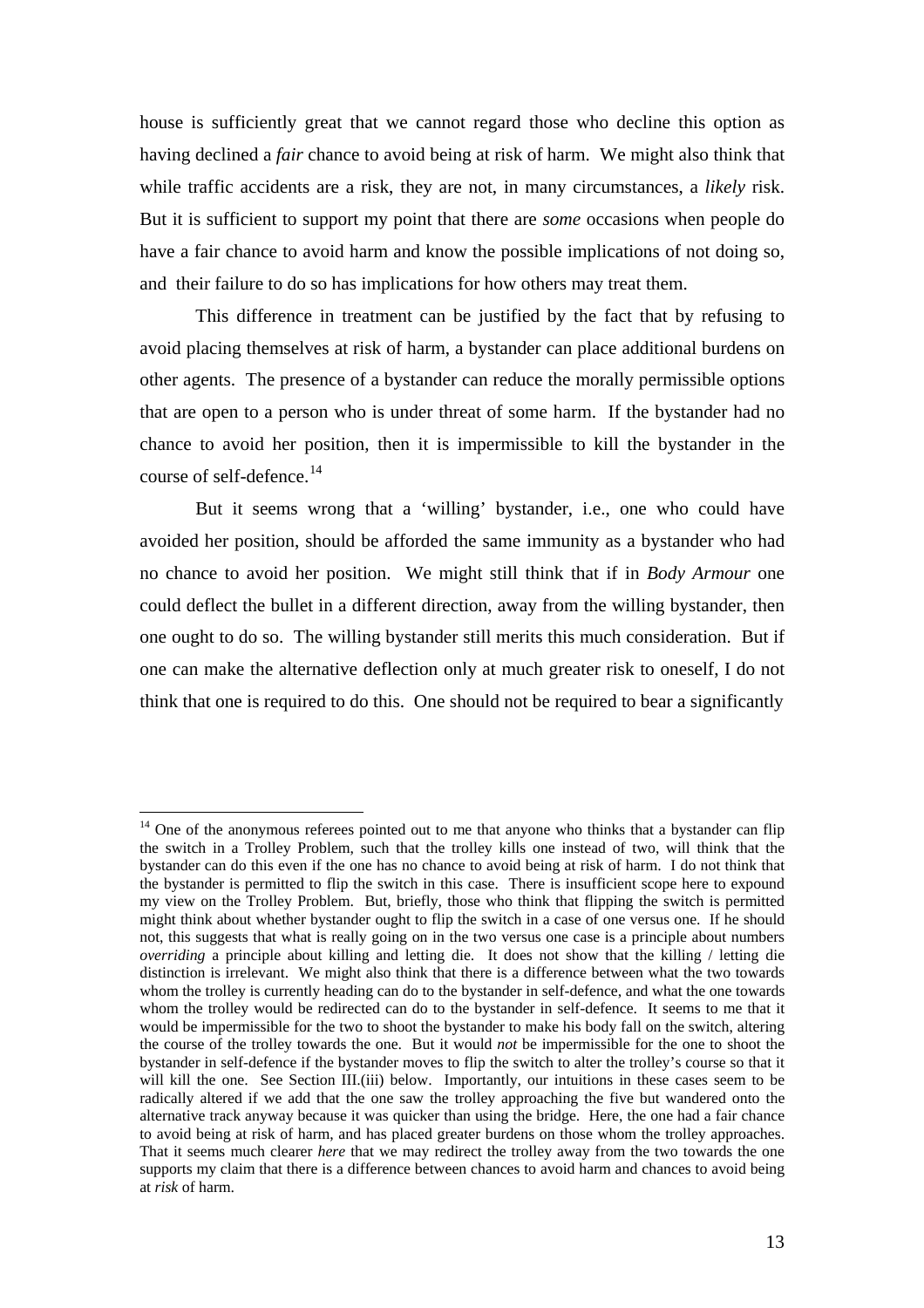greater burden than one would have had to bear had the bystander taken her fair chance of avoiding being at risk of harm.<sup>[15](#page-14-0)</sup>

So, it seems to me that tossing the coin in *Machine* would be like tossing a coin to determine whether Mary can permissibly infect John in *Diseased Mary*. In both cases, John has no fair chance to avoid being at risk of harm, and no reason to agree to the randomising of the harm. Tooley's suggestion of tossing a coin to even the odds is out of place here. One can permissibly kill only those bystanders who had a fair chance to avoid being *at risk* of harm. One cannot permissibly kill bystanders who have only a fair chance of avoiding the harm itself.

Even if pushing a button that will kill John is the only way that Mary can save her own life, it is impermissible for her to do so. And it cannot be permissible for Passer-By to kill John on Mary's behalf if it is impermissible for Mary to kill John herself. If *she* cannot push a button to redirect a threat to her life towards a bystander, it cannot be that case that someone else can push it for her.

This, I think, casts some serious doubt on Tooley's claim that it is a matter of moral indifference whether or not I push the button. Redirecting a lethal threat towards an innocent bystander is never a matter of moral indifference. But it may not be obvious that a prohibition on killing bystanders supports a distinction between killing and letting die. We could have other reasons for believing in the wrongness of killing bystanders that do not rest upon the killing / letting die distinction.

#### *(iii) Self-defence and responsibility*

<span id="page-15-0"></span> $\overline{a}$ 

One of the most effective ways that we can show that the killing / letting die distinction is at work in *Machine* is by thinking about what John and Mary can permissibly do in self-defence. Imagine that Passer-By decides to push the button that will kill John. However, John, being a forward-thinking person, has a shotgun concealed about his person. Can John permissibly shoot Passer-By, who poses a lethal threat to him, in order to stop Passer-By from pressing the button? It seems to me that he can.

Now consider whether it is permissible for Mary to use harmful means to force Passer-By to push the button. If, on the one hand, we answer that she can, in

<sup>&</sup>lt;sup>15</sup> There might be a case for claiming that a willing bystander as described in Body Armour is not really a bystander at all, on the grounds that she culpably reduced the potential victim's morally permissible options. But this adjustment will not affect my thesis – it will still support the claim that we can only kill those who had a chance to avoid being at risk of harm (whether we call them bystanders or not).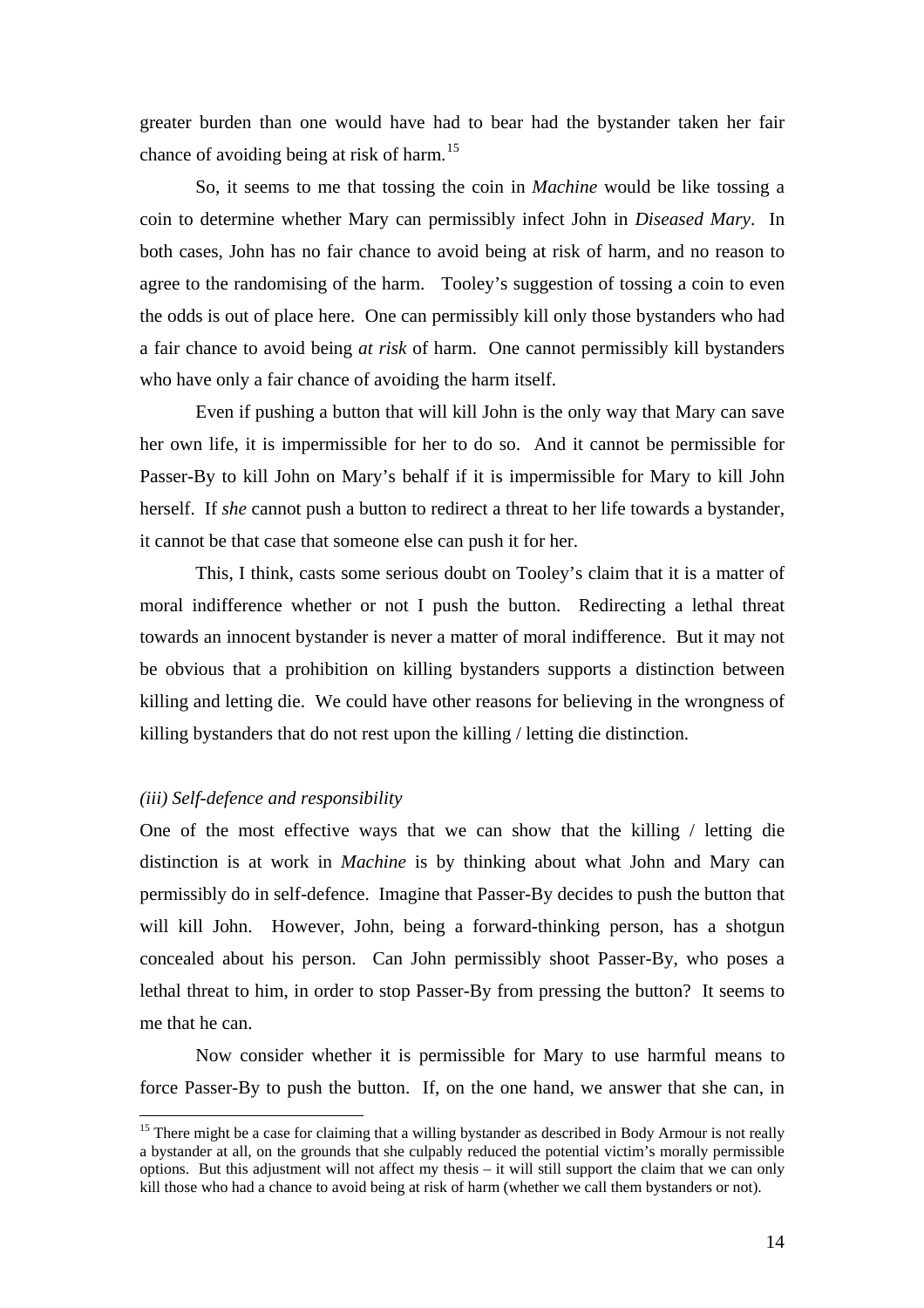order to preserve the similarity between the two cases, we are committed to the implausible claim that one may use seriously harmful means to force a person to come to one's aid at the cost of someone else's life. If, on the other hand, we answer that Mary may *not* use such force, this supports a significant difference between killing and letting die. John may use potentially lethal force to defend himself against a person who is going to kill him, *even though* someone else (Mary) will die as a result. But Mary cannot use such force against a person who intends to let her die, *especially* if someone else will die if she succeeds.<sup>[16](#page-15-0)</sup>

We can further support the relevance of the killing / letting die distinction by envisaging *Revised Machine*.

*Revised Machine:* John and Mary are again in separate chambers, but now Passer-By cannot see the gas canister. Thus, Passer-By does not know at which chamber the canister is currently pointed. Passer-By knows only that pushing the button will cause the canister to *switch* chambers.

So, Passer-By has no idea whether pushing the button will kill John or kill Mary. The proviso against tossing a coin still holds in the revised case, and I think that intuitions against pushing the button are perhaps clearer here than in the original *Machine* case. Given that Passer-By does not know which child will die either way, it seems better that he do nothing. For what he *does* know is that in pushing the button he will kill a child, whereas in not pushing the button he will let a child die. It seems implausible that one would opt for *causing* a child's death over *allowing* a child's death if one does not know which child will be killed. This is true despite the fact that in terms of the number of deaths that result, it makes no difference whether or not Passer-By pushes the button, since one child will die either way.

Where it does make a difference whether or not Passer-By presses the button is in terms of the responsibility that he will bear for a child's death. We can hold constant

<span id="page-16-1"></span><span id="page-16-0"></span><sup>16</sup> Frances Kamm advances a similar line of argument against Warren Quinn in *Morality Mortality Volume II: Rights, Duties and Status*, OUP: New York (1996) esp. pp. 76 – 79, 101 – 104. Bear in mind that it does not have to be wrong in general for a person to threaten to harm someone who refuses to save them. It may even be permissible to exact some harm upon someone who refuses to save you. But that a person may not do *as much* against someone who refuses to save them as they may do against someone who is going to kill them is sufficient to underline the killing / letting die distinction.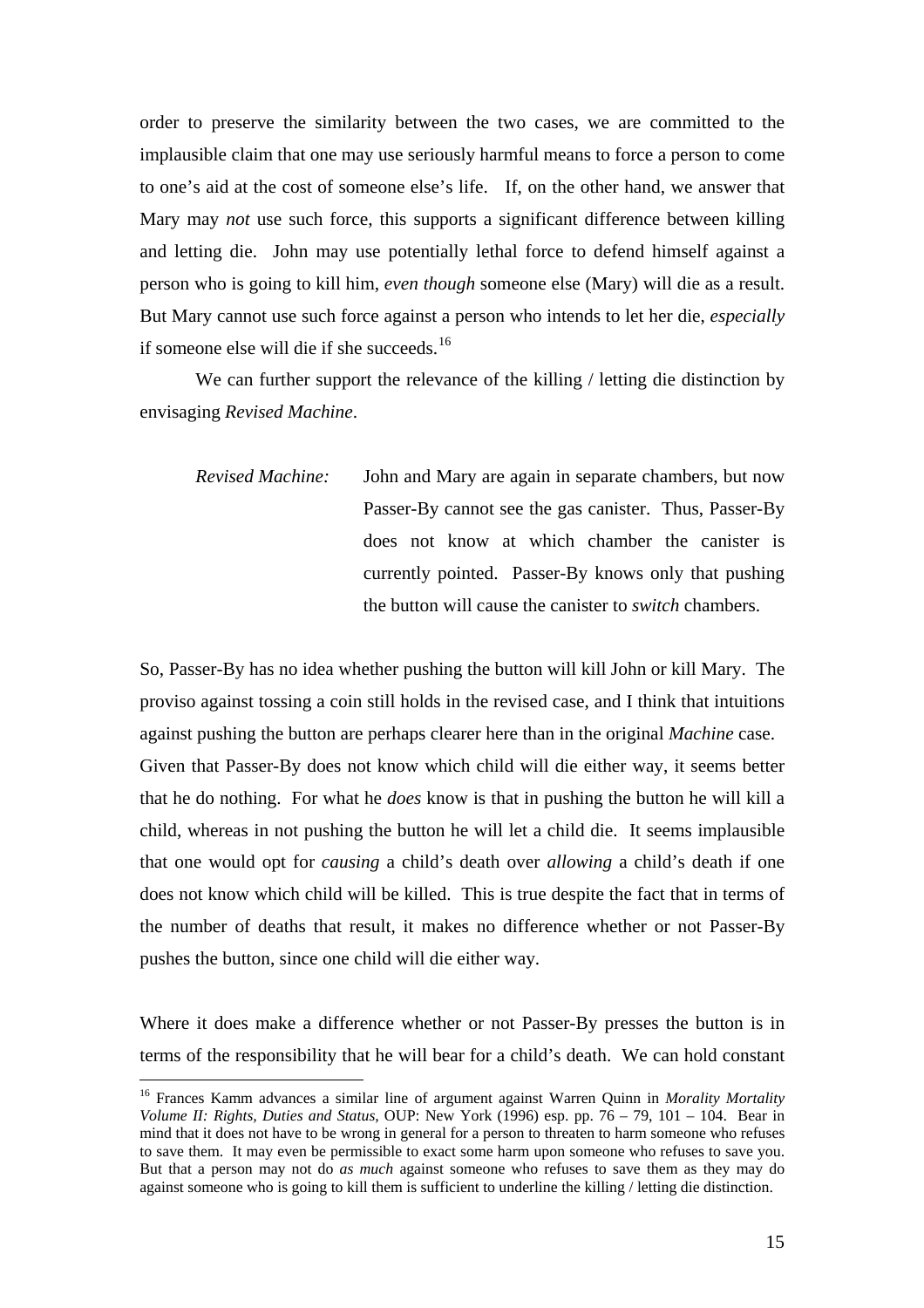all the variables that Tooley cites important, such as motivation and outcome, and still point to a difference between the case where Passer-By kills John, and the case where he lets Mary die. If he kills John, Passer-By breaches a more serious responsibility that he owes to John than he breaches if he lets Mary die.

That killing John breaches a more serious responsibility than letting Mary die seems to stem from the fact that John would have survived had Passer-By been absent. Whether some event would have occurred whether or not I had been present seems, at least prima facie, to bear on my responsibility for that event.<sup>[17](#page-16-0)</sup> In Frances Kamm's words,

In dying, the [victim of letting die] loses only life he would have had via the agent's help. By contrast, the standard [victim of killing]... loses life he would have had independently of the killer. $18$ 

I think that we can perhaps be more specific about the difference that Kamm highlights. If Passer-By lets Mary die, Mary is no worse off for Passer-By's presence than she would have been for his absence. Indeed, Mary has a possible lifeline only *because* of Passer-By's presence. Thus Passer-By cannot be said to make Mary worse off for being there and failing to save her. But if Passer-By were to kill John, John is undeniably worse off for Passer-By's presence.

#### *Conclusion*

 $\overline{a}$ 

I have argued that Tooley's rejection of the killing / letting die distinction is ultimately unsuccessful. I demonstrated that the Moral Symmetry Principle, as defended by Tooley, is open to the standard criticism that a denial of the killing / letting distinction will equate acts that are intuitively different. Tooley's suggested principle of interfering in other people's actions was shown to fail. Thus, the Moral Symmetry Principle cannot distinguish between failing to prevent other people from causing an event and causing that event oneself. The implication of this equation is that I am just as responsible for preventing others from causing harm as I am for not causing harm myself.

 $17$  I say prima facie because we could think of cases in which, say, you promise to shoot Victim unless I shoot Victim. That Victim would have died whether or not I had shot him does not seem to alter the fact that I am responsible for his death if I do shoot him. But these tricky cases of over-determination are, I think, insufficient to undermine the general principle.

<sup>18</sup> Frances Kamm *Morality, Mortality Volume II: Rights, Duties, and Status* p. 23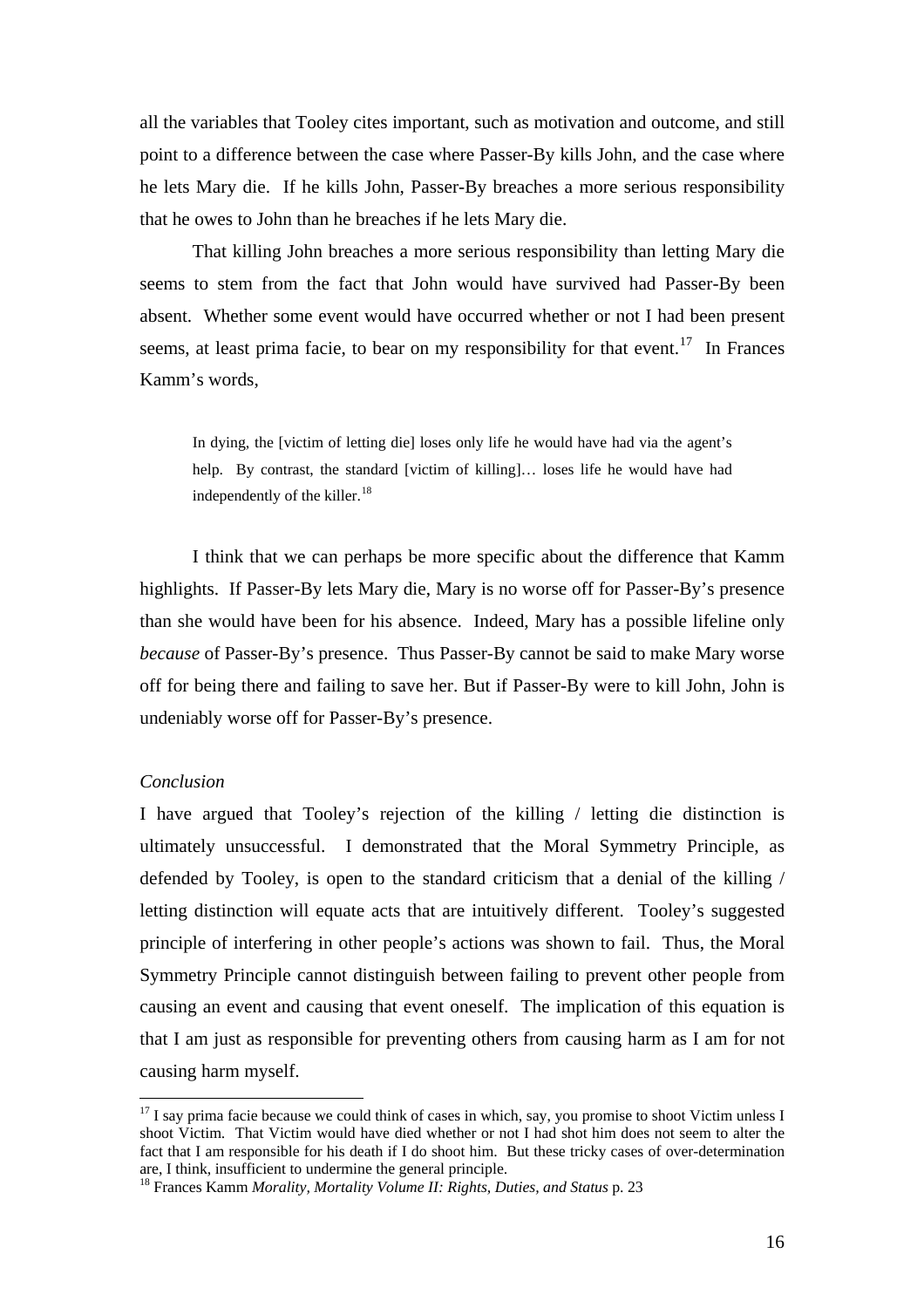I rejected Tooley's contention that there is no moral difference between letting Mary die and killing John in *Machine*. I argued that we must distinguish between bystanders who have a fair chance to avoid harm, and bystanders who have a fair chance to avoid being *at risk* of harm. Only those bystanders who have a chance to avoid being at risk of harm are liable to be killed in self-preservation. Tossing a coin in *Machine* places John at risk of a harm that he had no opportunity to avoid, and from which he can derive no benefit.

That John can do more in self-defence against Passer-By than Mary can do against Passer-By further underlines the relevance of the killing / letting die distinction. John is permitted to kill a person who is going to kill him. Mary cannot permissibly kill a person who refuses to save her, especially if the only way she can be saved involves the killing of John. That John is made worse off by Passer-By if Passer-By presses the button is also significant. Passer-By does not make Mary worse off by his presence if he fails to save her, since it is only *because* Passer-By is present that Mary can be saved at all.